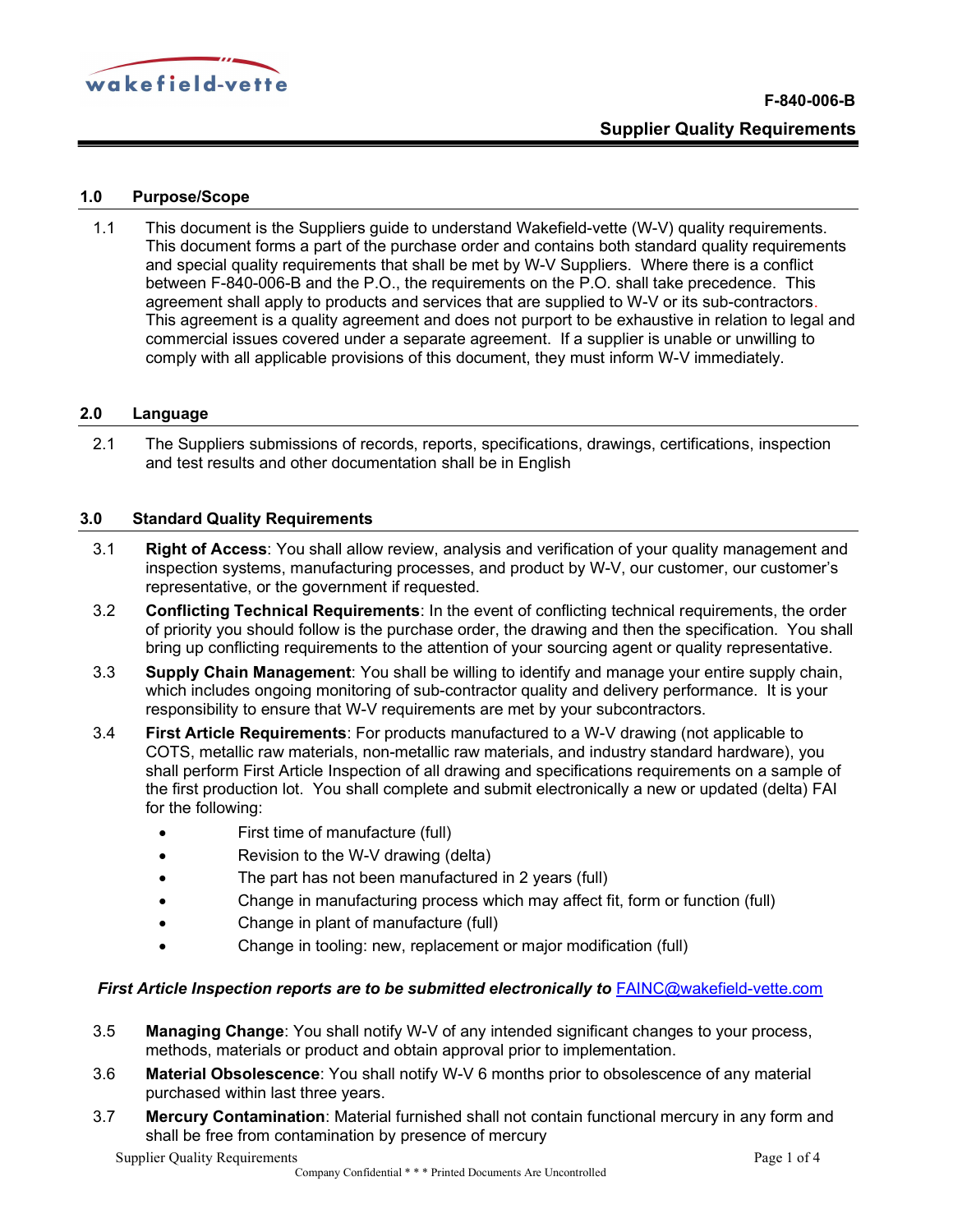

- 3.8 Traceability and Serialization: You shall provide unique identification of product batch number, lot number or if required by drawing, serial number. The batch, lot, and serial number as applicable shall be traceable to all raw material, manufacturing and inspection records.
- 3.9 Inspection: You shall inspect product to the degree necessary to ensure compliance to all requirements, which may result in higher sampling level plans required by industry sampling plans (e.g. ANSI/ASQ Z1.4). Sampling plans should utilize a 1.0 AQL with zero defects permitted in sample
- 3.10 Non-Conforming Product: You shall only ship product that meets all requirements, or obtain a written deviation prior to shipment of any non-conforming product. A copy of the approved deviation is required with shipment. Any non-conforming product shipped to W-V must be clearly identified as non-conforming.
- 3.11 Corrective Action: In the event of a non-conformance that is significant or part of a trend, W-V may request a Root Cause Analysis and Corrective Action. Suppliers shall have a process to manage such requests.
- 3.12 Protection Requirements for In-Process, Shipment and Packaging: You shall comply with all requirements for shipping, packaging and labeling. In the absence of specific requirements, suitable protection from corrosion, contamination and handling damage shall be provided during manufacturing, in-transit to and from sub-tier suppliers and shipment to W-V
- 3.13 **ESD Sensitive Items:** When packaging materials that are sensitive to damage from electrostatic discharge (ESD), you shall use ESD protective containers or bags. Identify each container or bag with an ESD warning label and label the external shipping package.
- 3.14 Age Control: You shall assure that any items provided which have a shelf life limitations have at least 5/6 of the shelf life remaining at time of shipment. Shelf life limited material must be identified with Date of Manufacture and Expiration Date.
- 3.15 Certificate of Conformance: You shall provide a Certificate of Conformance (C of C) certifying that product conforms to the requirements of the Purchase Order. The C of C shall accompany each shipment on the P.O. and shall provide:
	- a) Suppliers name and address
	- b) W-V Part Number and Revision
	- c) Suppliers P/N and revision as applicable
	- d) W-V Purchase Order number and shipment quantity
	- e) Unique traceability number (lot/batch)
	- f) Serial number as applicable
	- g) Country of Origin
	- h) Shelf Life Requirements as applicable
	- i) RoHS/Reach/Conflict Minerals statement as applicable
	- j) Certifiers title, and signature or stamp and date (electronic signature acceptable)
	- k) Statement certifying that articles are conformance to PO, drawing and specification requirements
- 3.16 Certification: You shall submit all applicable certifications for materials and special process, as well as certified test reports if applicable, for each shipment. Certifications shall be in English or translated to English. Translations shall include the name, title and signature of the authorized representative of the company making the translation.
- 3.17 Records: You shall maintain production and quality-related records for a minimum of 10 years from date of shipment, unless a longer period is specified on the purchase order. If you are going out of business or no longer intend to manufacture the part, you shall contact W-V to obtain instructions with respect to records.
- 3.18 Rework and Repair: Rework and Repair are distinctly different processes.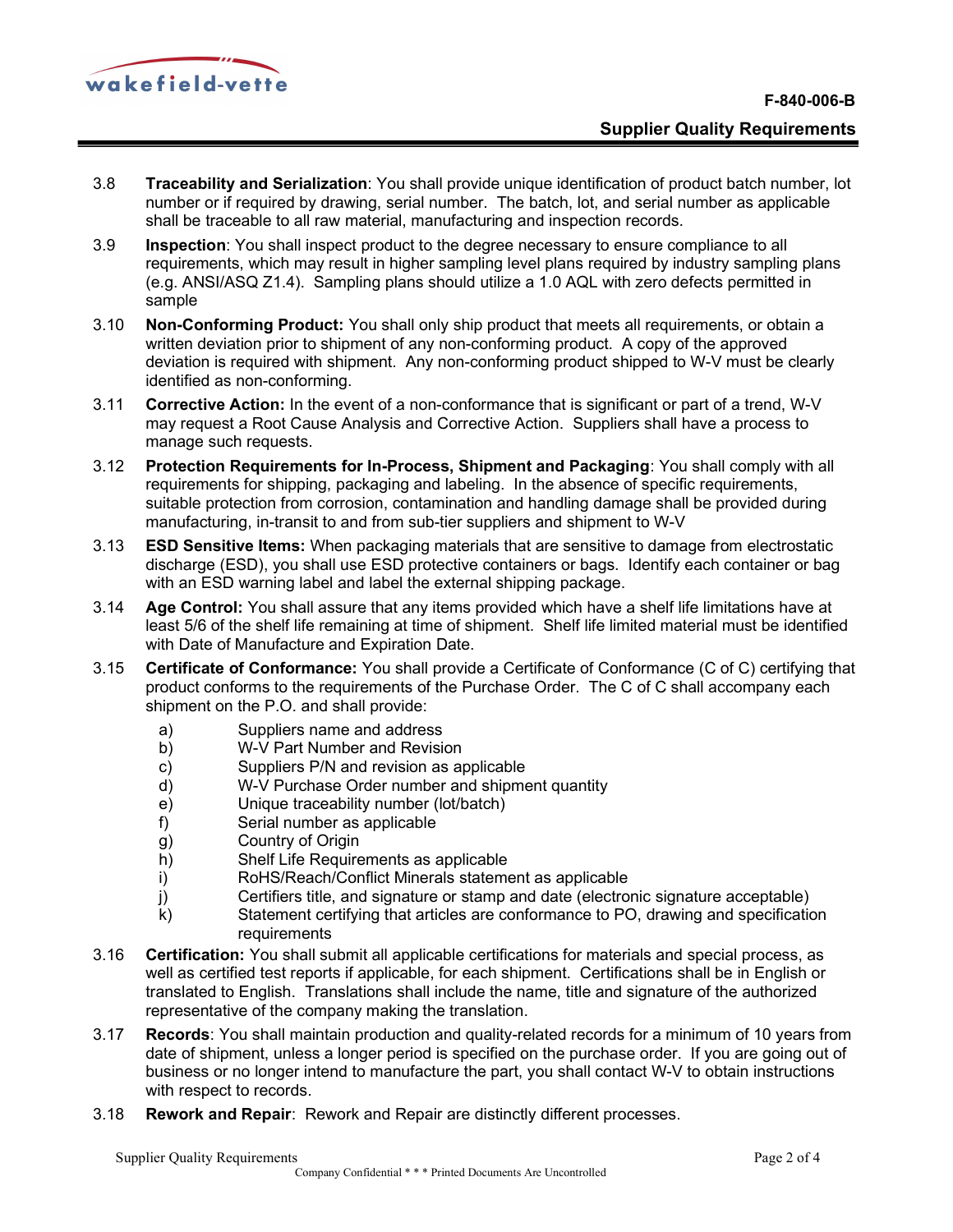

- Rework: A process where a non-conformance to the drawing, specification or contract requirement can be made to conform using processes equivalent to those originally used in the manufacturing of the product. Suppliers are not required to obtain approval to rework product.
- Repair: A process that reduces but does not eliminate a non-conformance, or when a process is used that is NOT equivalent to those originally used in the manufacturing of the product. You shall obtain prior approval from W-V to perform repair work and ship repaired product.
- 3.19 Material Declaration and RoHS: You shall provide a completed IPC 1752-2 form with all initial shipments of product(s) and responsible to submit an updated IPC-1752-2 form whenever there is a material/process change that effects material composition.
- 3.20 REACH and Conflict Minerals: You shall supply product that is Conflict Mineral Free and absent of any chemicals of high concern as defined by the most current standard of REACH Directive EC/1907-2006. All vendors who supply 3TG minerals must be prepared to provide an updated CMRT tracing the minerals back to a smelter whose due diligence practices have been validated by an independent third party audit program.
- 3.21 Counterfeit Part Prevention: Suppliers that are purchasing parts or materials for inclusion into a product or assemblies delivered to W-V shall establish and maintain a system to prevent the purchase of counterfeit and/or substandard parts. No other material, part or component other than new and authentic is to be used without prior approval from W-V
- 3.22 Contract Manufactures and Flow Down Requirements: In the event that the supplier is not the manufacturer of the products, in particular if the supplier is an agent, broker, trader, distributor, repackager or re-labeler, supplier shall enforce the terms and conditions of this agreement on the sub-contractors and/or manufacturer of the products. W-V will also flow down requirements from its customers to suppliers and sub-contractors.

# 4.0 Special Quality Clauses

4.1 In addition to our Standard Quality Requirements, Special Clauses may be invoked on individual purchase orders. Our Special Quality Clauses are:

Clause 10: NADCAP Accredited Special Processors Required: You shall only use a processor who is NADCAP accredited for that process and provide the NADCAP accreditation on the process certification. NADCAP accreditation is only required for industry controlled special processes (i.e. MIL, AMS, ASTM, etc.)

Clause 20: W-V Source Inspection Required: W-V source inspection is required prior to shipment of any item on this PO.

Clause 30: Customer Source Inspection Required: Inspection by W-V customer is required prior to shipment from your plant to W-V. Evidence of customer inspection approval shall accompany shipment

Clause 40: Government Source Inspection Required: Government source inspection is required prior to shipment of any items on this PO

Clause 50: Submit Supplier Inspection Checklist – You shall complete and submit your inspection checklist with each shipment. For each characteristic inspected, the checklist shall indicate the characteristic, the quantity inspected, and the quality accepted/rejected.

Clause 60: 100% Inspection Required: You shall perform 100% inspection of all parts and all drawing characteristics and drawing notes

Clause 70: First Article Inspection per AS9102 Required: You shall submit a first article inspection report and any subsequent update/partial inspection reports in accordance with the